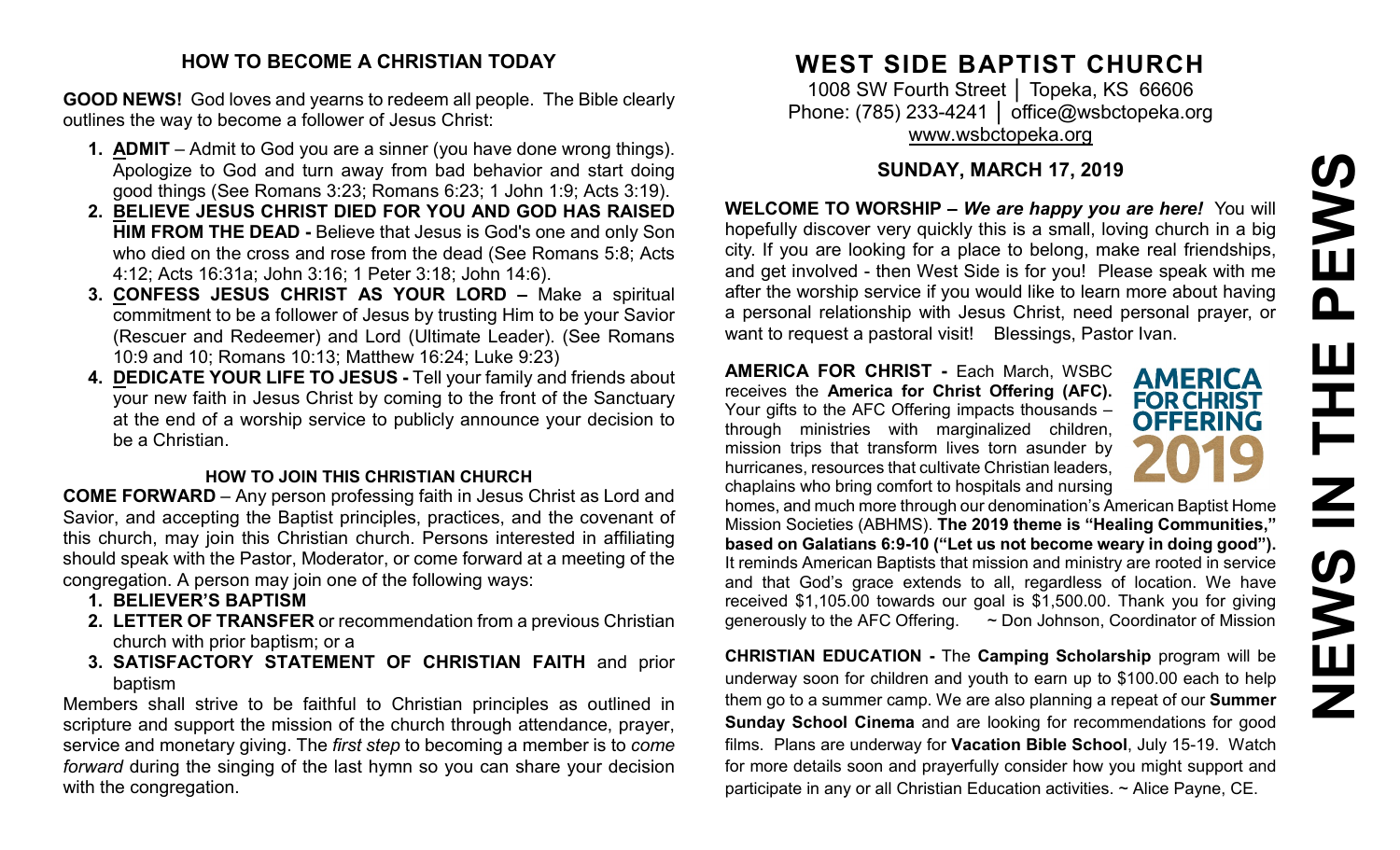### **WEEKLY CALENDAR**

**OUTREACH -** The Easter Egg Hunt will take place at Ward Meade Park on April 14th from 2 to 3 p.m. We are asking for donations of non-chocolate candy. We also need volunteers to assist in the hunt. Please contact Tera Triggs to volunteer or to drop off donations.

Would you be interested in the Church hosting a Swedish Festival/Craft Fair on or about the 15 of June? If so, please indicate your interest on the pew pads or let Jack Janway know.

In the near future, we will provide counselors to assist in the invitation/decision part of the service. If you would like to serve as a counselor, please notify Jack Janway or Pastor Ivan of your interest. Pastor Ivan will provide training for all counselors.

**DIRECTORY UPDATE:** Please update your church directory with the following information:

- 1. **Laura, Caroline, and Randall Carrier**, 3736 SW 34th St., Topeka, KS 66614-3554
- 2. **Ken Paslay** moved to Brookdale Assisted Living Center, 5800 SW Drury Ln, Topeka, KS 66604 (building next door to Rogene and Homestead Assisted Living Center; near the Cracker Barrel Old Country Store and Restaurant).

3. **Jay and Marty Stevenson**, 3825 SW Marion Lane, Topeka KS 66610. Jay's email: [jstevenson411@att.net;](mailto:jstevenson411@att.net) Marty's email: [marty.stevenson777@gmail.com](mailto:marty.stevenson777@gmail.com)

**FRUIT & VEGETABLE FOOD PANTRY –** Free bread, fruits, and vegetables on **Wednesday from 3:30 to 5:30 pm,** while supplies last at West Side Baptist Church, 1008 SW 4th St, Topeka. **Program Eligibility:** Clients must be currently living in the Topeka area (zip code 66601-66619). **ID Required:** Clients MUST BRING a government issued PHOTO ID. **Residency Required:** Clients MUST bring a



WE HAVE MOVED

recent piece of US Mail with the client's NAME and CURRENT ADDRESS as proof-of-residency. **Income Guidelines:** None. **Households:** One household per address. Call the Church Office at (785) 233-4241 for weather-related closures or more information. \*All food is available at no cost. **NO FOOD PANTRY ON WEDNESDAY, MARCH 13.**

| JUNUAI, MARUI II         | SLUUND SUNDAT OL LENT          |
|--------------------------|--------------------------------|
| $9:15$ am                | <b>Sunday School</b>           |
| 10:30 am                 | Worship Service (S)            |
| <b>MONDAY, MARCH 18</b>  | <b>PASTOR CONFERENCE</b>       |
| 9:00 - 11:00 am          | <b>Baby Closet Ministry</b>    |
| $9:00$ am                | <b>No Music Committee (HH)</b> |
| <b>TUESDAY, MARCH 19</b> | <b>PASTOR CONFERENCE</b>       |
| 5:30 pm                  | <b>Christian Ed Meeting</b>    |
| $6:00$ pm                | Capital City Men's Chorus (FH) |

**SUNDAY, MARCH 17 SECOND SUNDAY OF LENT**

### **WEDNESDAY, MARCH 20 PASTOR CONFERENCE**

| $10:30$ am       | No Bible Study (HH)                         |
|------------------|---------------------------------------------|
| $3:30 - 5:30$ pm | Fruit & Vegetable Food Pantry (FH)          |
| $5:00 - 7:00$ pm | <b>Baby Closet Ministry</b>                 |
| $5:30 - 6:00$ pm | <b>WWW Supper (FH)</b>                      |
| $6:00 - 7:00$ pm | <b>WWW Bible Club and Adult Bible Study</b> |
| $7:00$ pm        | <b>Choir Practice</b>                       |
|                  |                                             |

### **THURSDAY, MARCH 21 PASTOR CONFERENCE**

1:00 - 3:00 pm Baby Closet

**FRIDAY, MARCH 22 PASTOR CONFERENCE**

**Future Senior High Lock-In (6:00 pm to midnight)**

### **SATURDAY, MARCH 23 PASTOR CONFERENCE**

| <b>SUNDAY, MARCH 24</b> | THIRD SUNDAY OF LENT |
|-------------------------|----------------------|
| $9:15$ am               | <b>Sunday School</b> |
| $10:30$ am              | Worship Service (S)  |

Pastor will be out of the office March 18 – 27.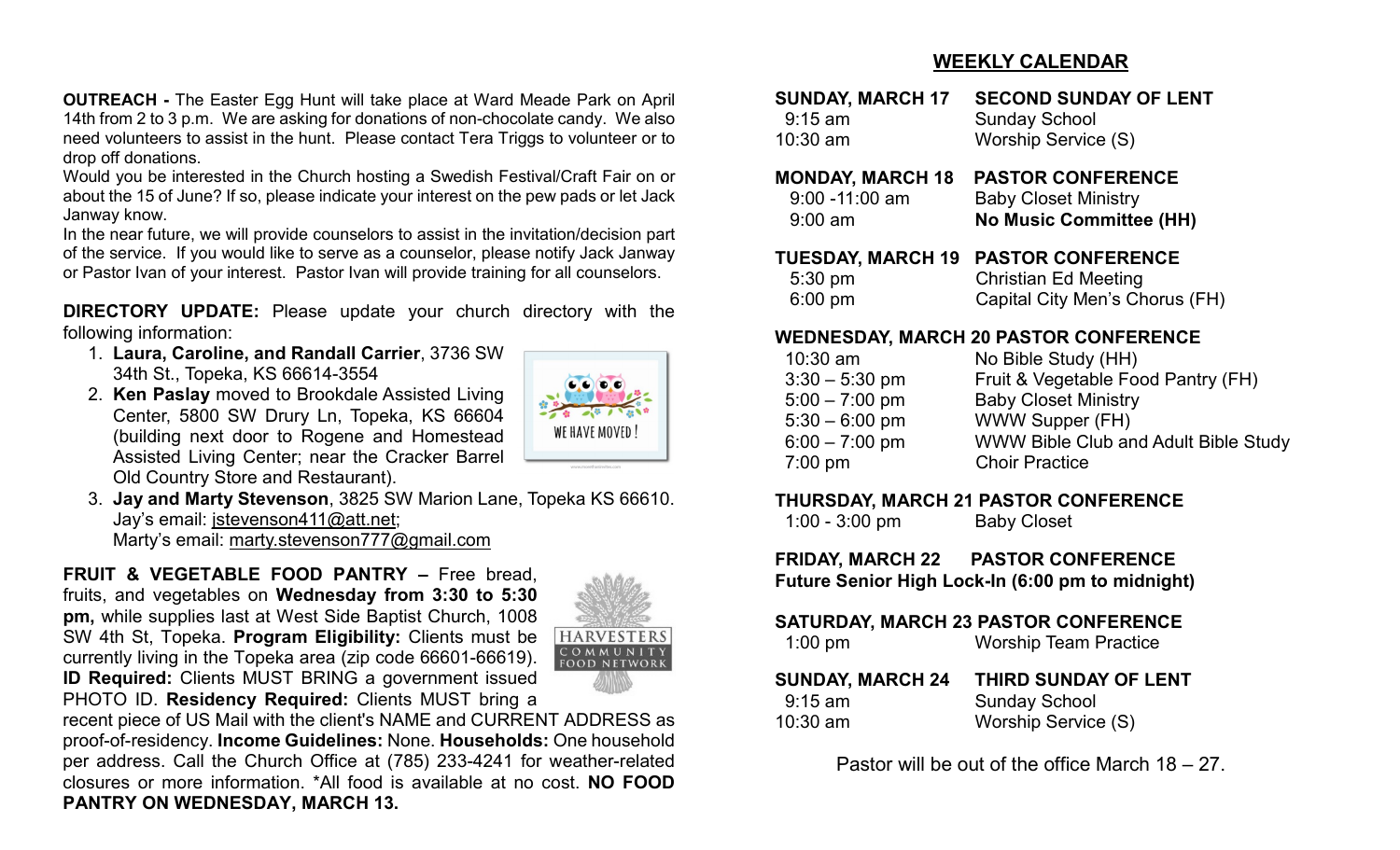# **IN OUR THOUGHTS AND PRAYERS**

Al Carpenter – Health concerns Bradley Carpenter – Health concerns Harry and Pat Carpenter – Health concerns Pat Carreno – Health concerns Guy Carreno - Health concerns (Tony Carreno's brother) Esther and James Carrier - Health concerns Wayne Cottril – Health concerns Valarie Davis - Health concerns (chemo) (Bev McCurdy's friend) Angie Foster – Health concerns Ernie and Judy Longstaff – Health concerns Jan Mauck – Health concerns Nancy May – Health concerns Marie Merrifield – Health concerns Don and Jonesy Morris - Health concerns Pat – Health concerns (Virginia M's friend at Brewster Place) Ken Paslay – Health concerns (Brookdale, 5800 SW Drury Ln., 66604) Carolyn Peck – Health concerns (James and Matthew Peck's grandmother) Becky and Terry Poe – Health concerns Bob and Jill Roesler – Health concerns Keith Springer – Health concerns (Marianne Spano's brother) Larry Springer – Health concerns (Marianne Spano's brother) Linda Thomas – Health concerns (Atria 3415 SW 6th Ave, 66606) Lola Zab - Health concerns (Marianne Spano's sister)

ABCUSA General Secretary – Dr. Lee Spitzer – health concerns

# **HOMEBOUND & CARE FACILITIES:**

\*Portia Allbert \*Etta Landis –Capital Ridge \*June Cunningham – Brewster Place \* \* Renea May \*Shirley & Larry Dell \*Rogene Moody \*Gerald Haney – \*Theo Penny \*Russ Hunter – \*Edward Perkins – Frazier H \*Mary Lou Johnson – Aldersgate \*Juanita Plankinton \*Alice Kieffer \*Hazel Smith-Tindall

\*Ken Paslay – Brookdale

# **REMEMBER MEMBERSHIP CAMPAIGN –** Over the years several people



have joined our congregation during March. You can recognize them in worship services by their golden ribbon. On the first Sunday of each month, we will recognize those celebrating an anniversary in the

worship service by using a brief petition to dedicate them to God once more. Those celebrating an anniversary membership renewal in March:

| ◆ Lundgren, Hilda    | <b>Baptism</b> | 3/28/1948 | 71 Years |
|----------------------|----------------|-----------|----------|
| ◆ Farrar, Helen      | Letter         | 3/29/1953 | 66 Years |
| ◆ Goodnow, Jim       | <b>Baptism</b> | 3/23/1969 | 50 Years |
| ◆ Carpenter, Pat     | Letter         | 3/30/1980 | 39 Years |
| ◆ Greuter, Jessamine | Letter         | 3/08/2016 | 3 Years  |
| ◆ Carrier, Caroline  | Experience     | 3/13/2016 | 3 Years  |
| ◆ Carrier, Esther    | Experience     | 3/13/2016 | 3 Years  |
| • Carrier, James     | Experience     | 3/13/2016 | 3 Years  |
| ◆ Carrier, Laura     | Experience     | 3/13/2016 | 3 Years  |
| ◆ Carrier, Randall   | Experience     | 3/13/2016 | 3 Years  |
| $\bullet$ Poe, Aaron | <b>Baptism</b> | 3/24/2016 | 3 Years  |
| ◆ Poe, Nathan        | <b>Baptism</b> | 3/24/2016 | 3 Years  |
| $\bullet$ Poe, Sage  | <b>Baptism</b> | 3/24/2016 | 3 Years  |
| ◆ Roach Jr., Brian   | <b>Baptism</b> | 3/24/2016 | 3 Years  |
| ◆ Bennett, Juliano   | <b>Baptism</b> | 3/27/2016 | 3 Years  |
| ◆ Greuter, David     | <b>Baptism</b> | 3/27/2016 | 3 Years  |

Please offer them your congratulations and rejoice with them in the celebration of another year of giving and service to God through West Side Baptist Church.

# **SUNDAY SCHOOL CLASSES -** Please join us for Sunday School at 9:15 am. **We have classes for adults, children, and youth:**

- Grades K-3 Colleen Smith & Becky Poe (Downstairs)
- Grades 4-8 Fran Seymour-Hunter & Pat Carpenter (2nd Floor)
- Grades 9-12 Standard Bible Lessons w/ Pastor Ivan (Youth Rm)
- Adult: Bible as Literature (DVD) Doug Mauck (Holmer Hall)
- Adult Philippians (DVD) Jack Janway (2<sup>nd</sup> Floor)
- Adult Women's Study w/ Rexanne Greuter (2<sup>nd</sup> Floor)

Coffee, tea, and a breakfast item (mostly donuts) are served in the first-floor parlor kitchen before classes starting. The Sanctuary is open for private prayers during this time.